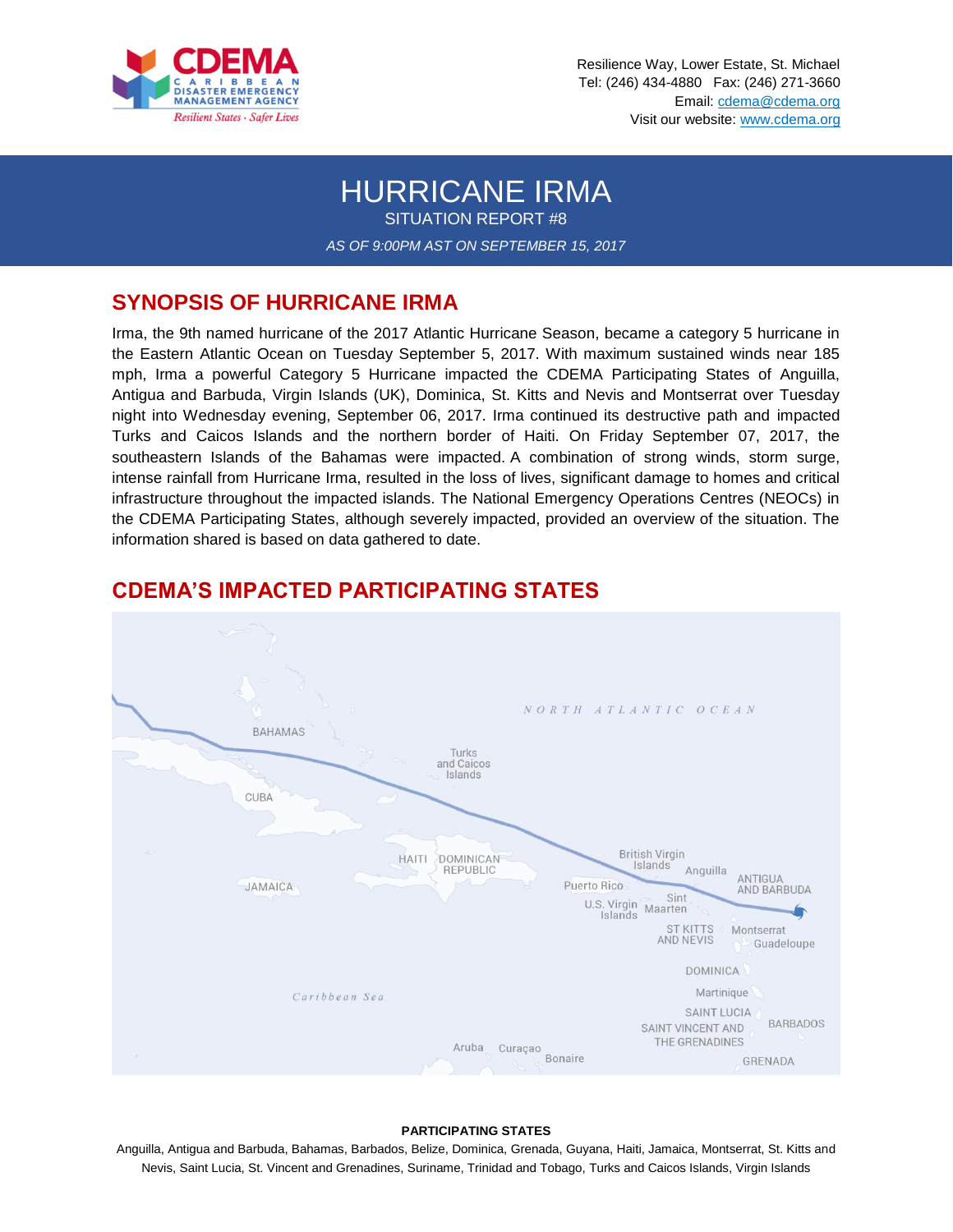

# **Comprehensive Satellite-Detected Building damage Overview in the Caribbean – UNITAR UNOSAT**

UNITAR-UNOSAT has produced a preliminary building damage assessment overview map that provides percentages of damaged buildings per country / territory / island assessed by the different satellite mapping groups (UNOSAT, Copernicus EMS, SERTIT and NGA) as of 15 September 2017.

Kindly note that overall percentages of buildings damaged are based on pre-cyclone building footprints data provided by Humanitarian Open Street Map as of 13 September 2017, as well as on satellite detected damaged building counts covering only cloud free areas within specific satellite imagery analysis extents. It is highly probable; therefore, that percentages of buildings damaged currently reported in this map may be underestimating the actual building and infrastructure damages present on the ground. The initial damage assessment will produce further details on the actual damage.

A comprehensive building damage assessment report will be released next week by UNITAR-UNOSAT. This report will provide additional updates about satellite based building damage estimates, as well as more information about the methodology used for analysis by different satellite mapping groups.



#### **PARTICIPATING STATES**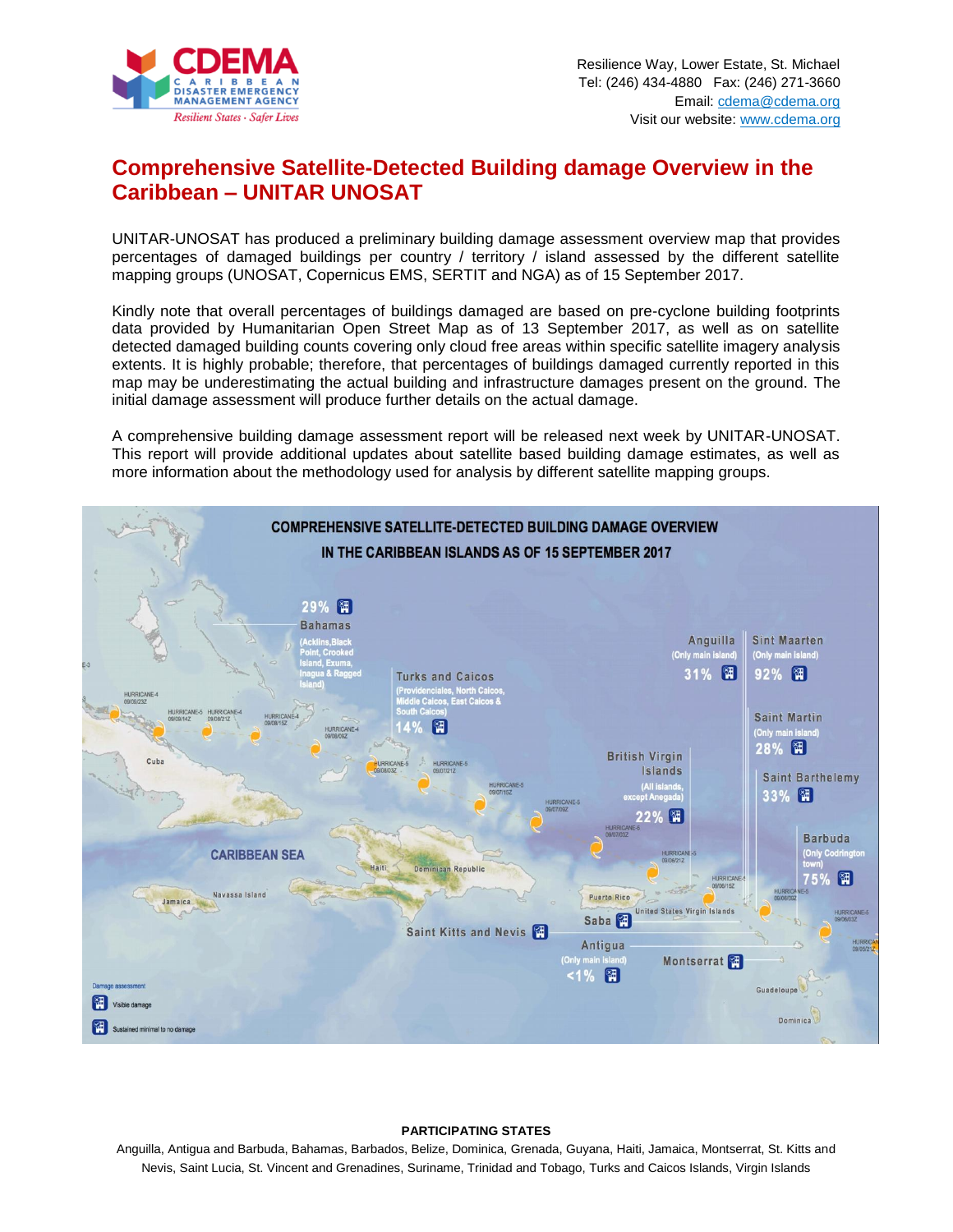

## **PRIORITY NEEDS**

Following the passage of Hurricane Irma, the impacted CDEMA Participating States are in need of emergency assistance. Where possible, you are encouraged to make cash donations in an effort to purchase items locally (that is, in the impacted States) as an opportunity to reinstate dignity as well as to restart the local economy. We recognise the generosity and efforts of our partners and individuals/companies who are offering relief supplies to the affected population. To facilitate easier coordination, persons organizing relief supplies are asked that items are categorized and quantified. This will make it easier for shipment/transfer of the items as you will be required to provide a manifest indicating what is being sent. We also ask that these items are prepackaged for easier distribution to families. With regards to clothing items, we kindly ask that such items are also categorized based on age group, gender, size (e.g. shoes) etc. Please also indicate the condition of the clothing items. This will allow for a better flow of the relief supply pipeline and mitigate impediments to the supply chain.

The following lists of identified needs have been provided by each of the impacted States. Please match your giving to the needs identified:



#### **PARTICIPATING STATES**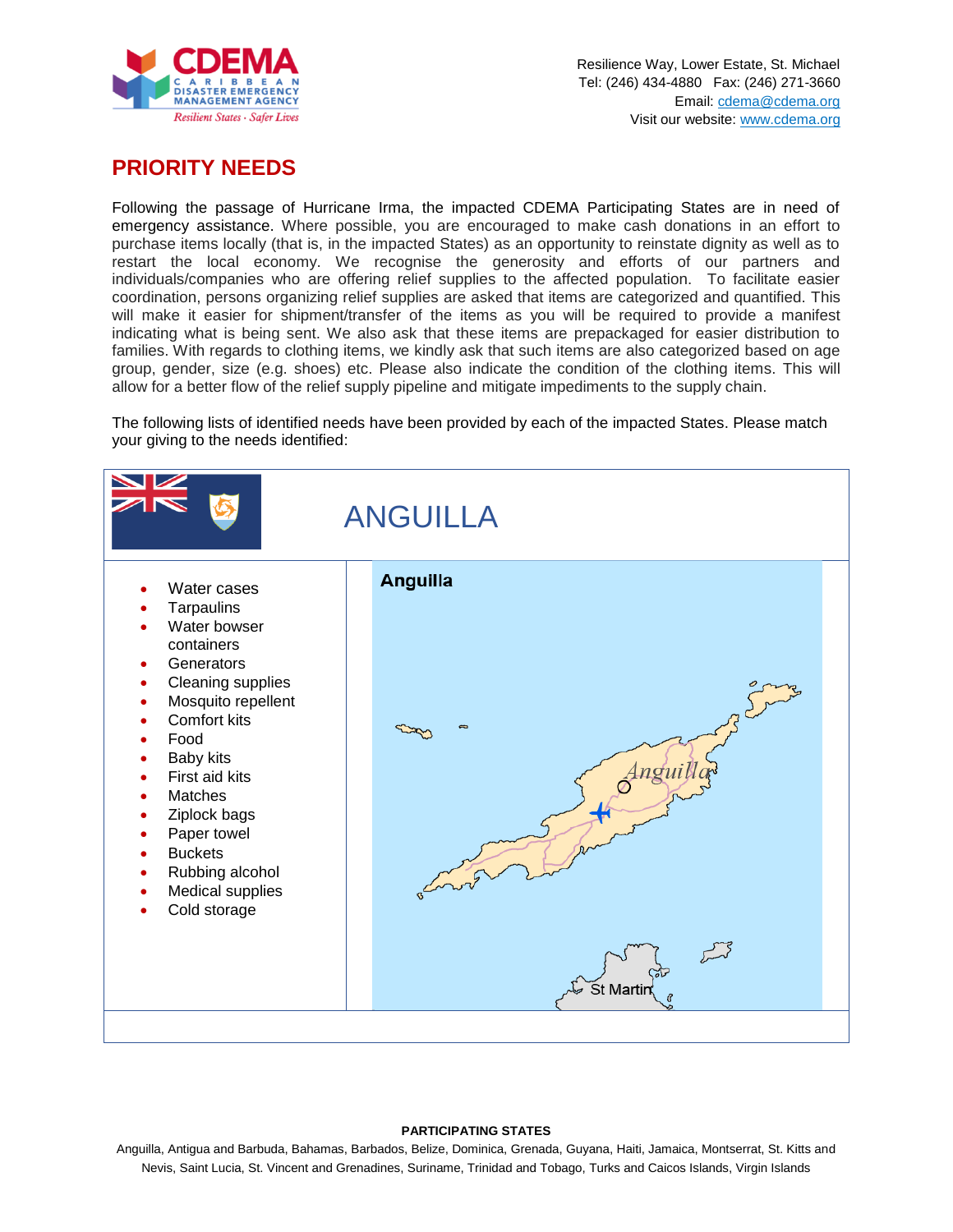



#### **PARTICIPATING STATES**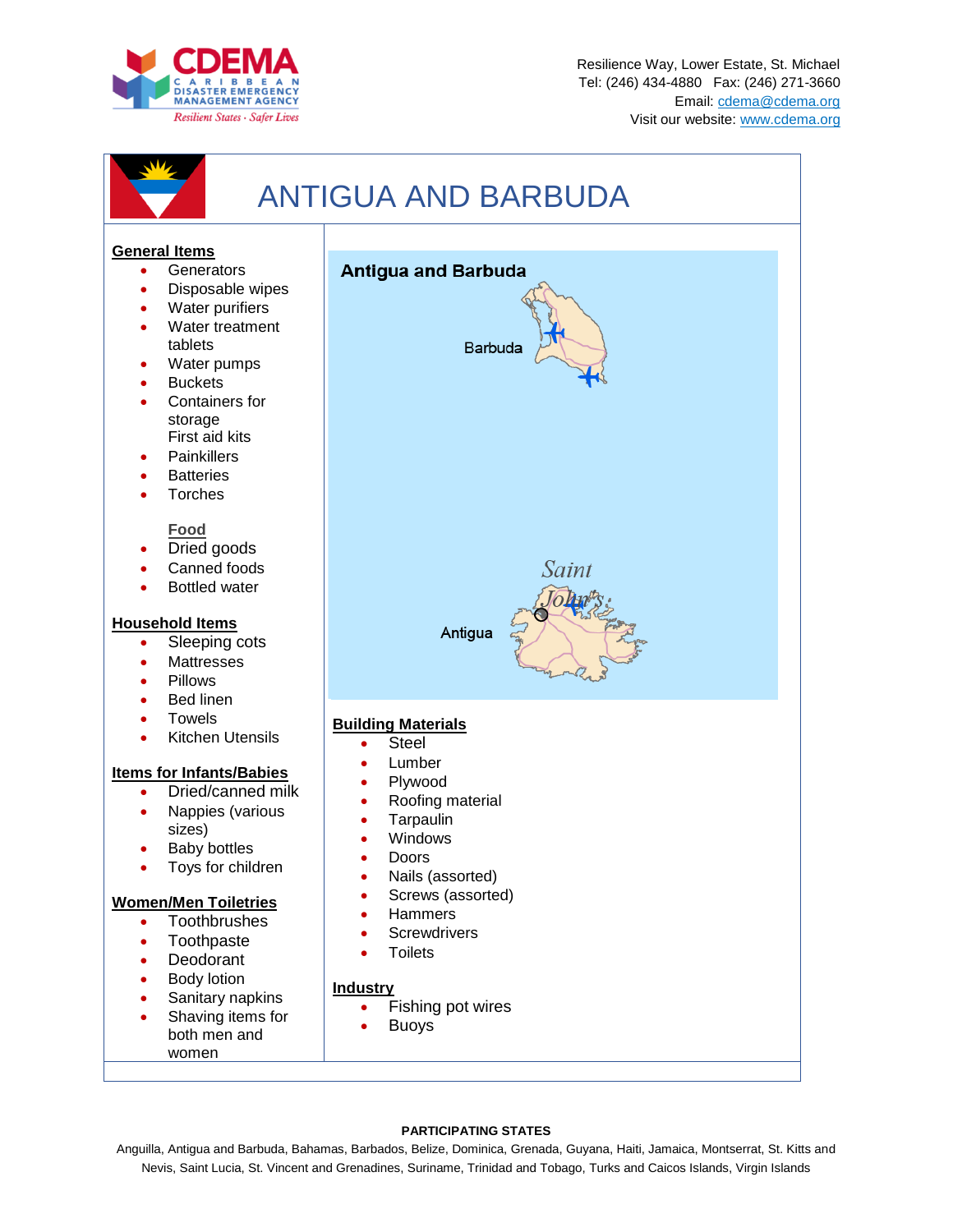



#### **PARTICIPATING STATES**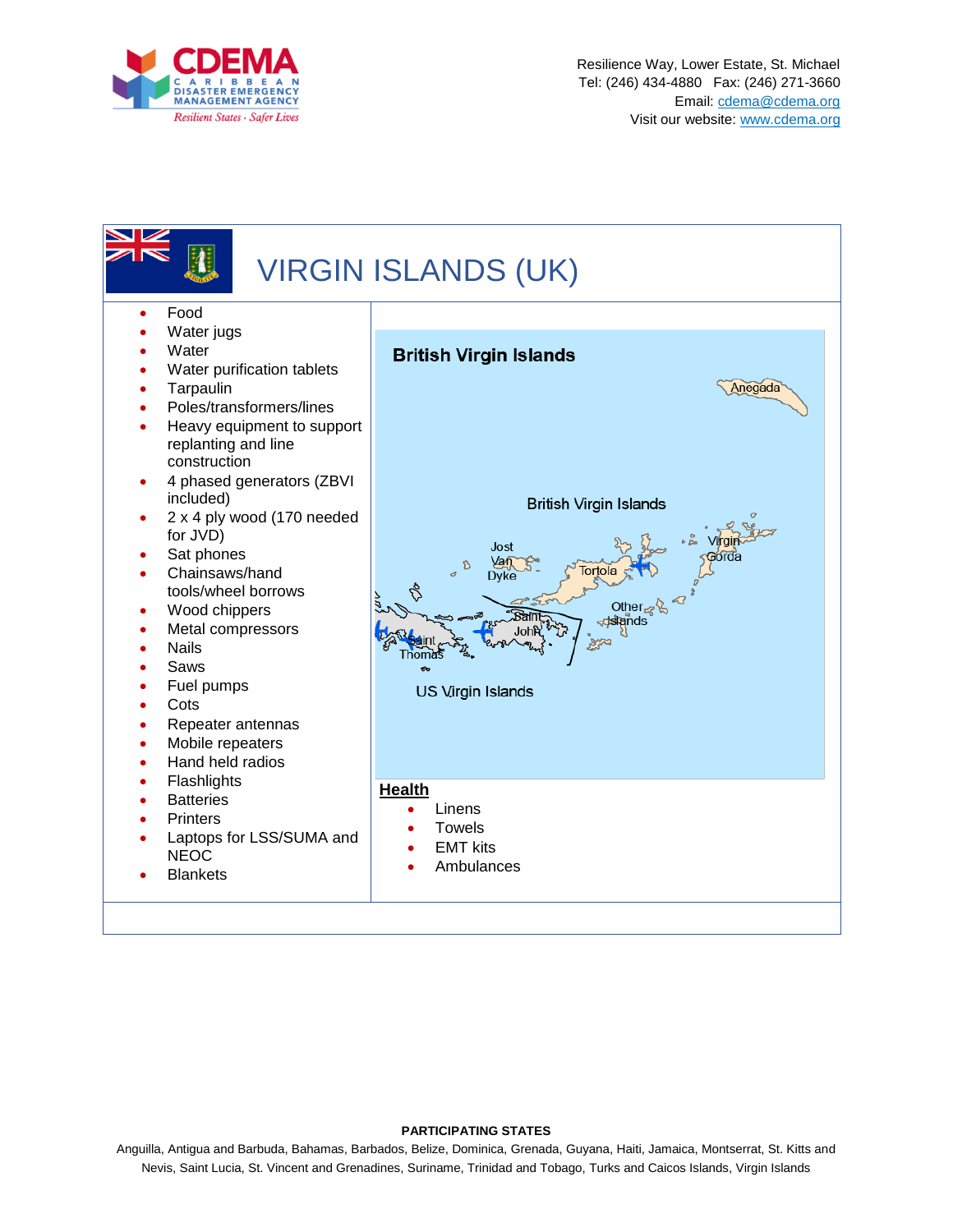



#### **PARTICIPATING STATES**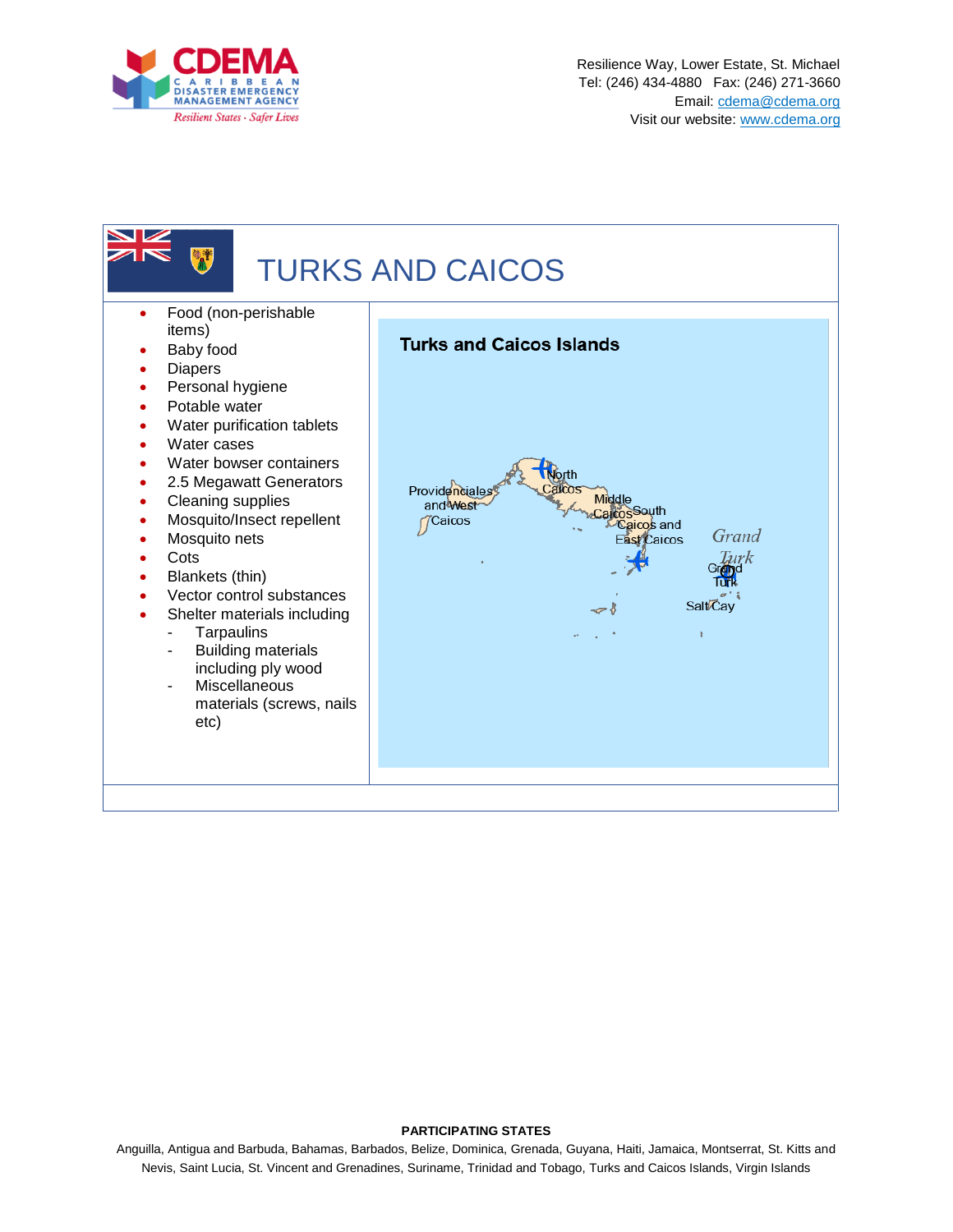![](_page_6_Picture_0.jpeg)

# **REGIONAL RESPONSE ACTIONS**

## **CDEMA Coordinating Unit**

- CDEMA launched an online donation facility today (September 15, 2017). Persons can make online donations (using credit cards) to the Hurricane Irma Relief campaign (visit www.cdema.org)
- Second  $(2^{nd})$  High Level mission to Turks and Caicos Islands (TCI) on Friday, September 15, and The Bahamas and Haiti planned for Saturday, September 16. The mission includes Ambassador Irwin LaRocque, Secretary General and Chief Executive Officer of CARICOM, Dr. Hon. Keith Mitchell, current Chair of CARICOM and Prime Minister of Grenada, Mr. Ronald Jackson, Executive Director of CDEMA and Captain (N) Errington Ricardo Shurland, Executive Director of the Regional Security System (RSS) and other officials
- The CDRU team (22 members) continues to facilitate distribution of relief supplies to the impacted communities in Virgin Islands (UK)
- The COST continues to provide support to the NEOCs in the VI and TCI
- RNATs continue to provide support in the VI and TCI

## **Caribbean Public Health Agency (CARPHA)**

- Personnel deployed to Tortola on September 10 as part of the CDEMA RNAT, worked with the Ministry of Health and PAHO to conduct assessments of health facilities and shelters and provided support to Ministry of Health to assess the vector control situation
- Provided technical assistance on the assessment of the vector control situation, provided remotely by entomologist to Barbuda through the Chief Environmental Health Officer
- Working closely with PAHO to coordinate the vector control response. Entomologists, vector control specialists, suppliers of insecticides, bed nets, equipment, etc have been identified. A list of available resources is currently being developed

# **INTERNATIONAL INSTITUTIONS UPDATES**

## **Global Affairs Canada (GAC)**

## Antigua and Barbuda

 Barbuda 7-member Canadian Damage Assessment Team landed and assessed the status on the ground to inform decisions on further assets required

#### Virgin Islands (UK)

 Funded supplies being provided through the Canadian Red Cross to 500 families in Tortola. Supplies arriving by Canadian Air Force include tarpaulins, buckets, kitchen sets, mosquito nets and others supplies.

## Turks and Caicos Islands (TCI)

- Funded Canadian Red Cross supplies being delivered by WestJet to Providenciales, which include tarpaulins, hygiene kits, 10L jerry cans, kitchen sets, blankets and buckets.
- 7-member Canadian Damage Assessment Team landed and assessed the status on the ground to inform decisions on further assets required.
- HMCS St Johns arrived in TCI and offloading humanitarian supplies in coordination with NDO.

#### **PARTICIPATING STATES**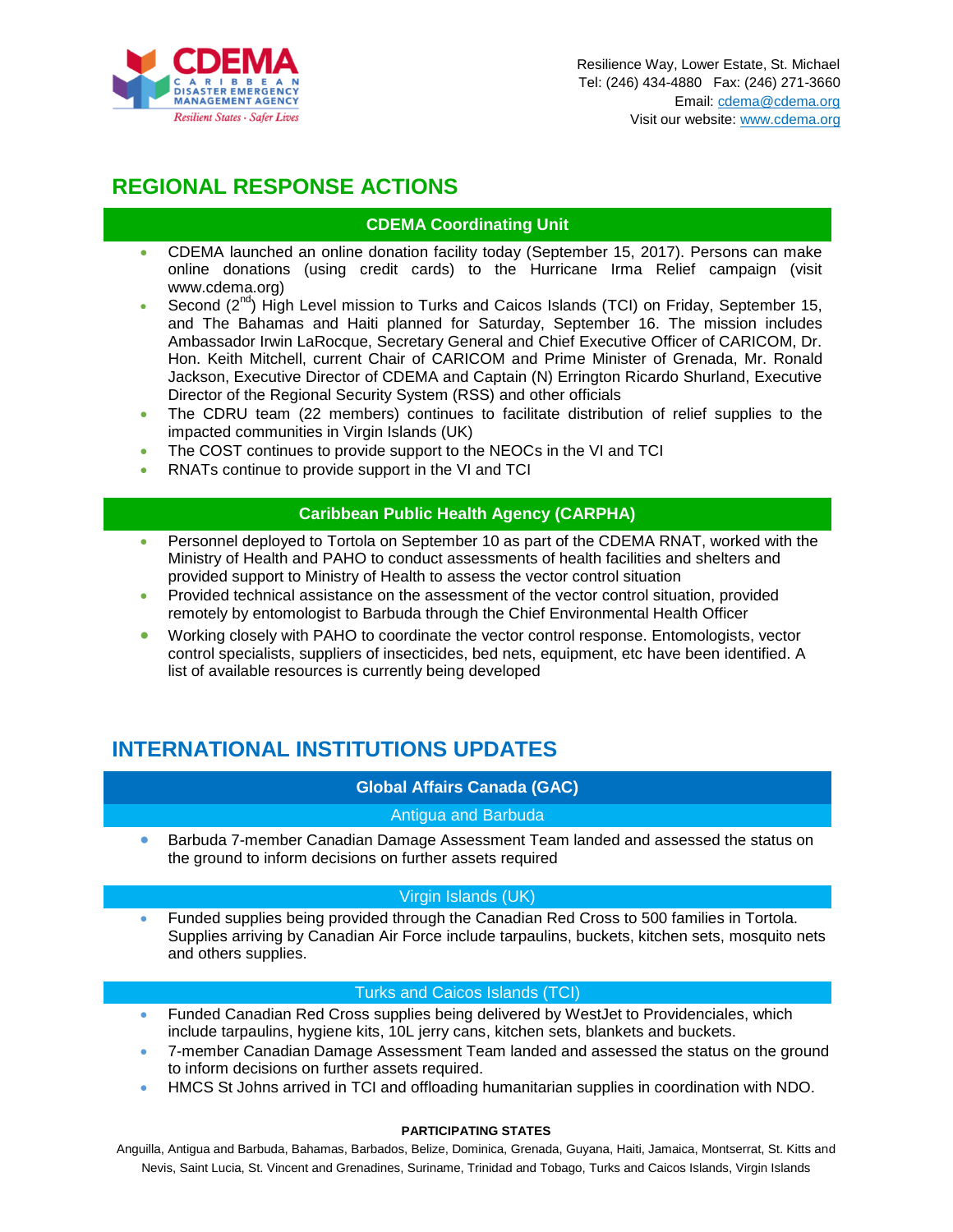![](_page_7_Picture_0.jpeg)

## Regional

- CAD\$100,000 made available to CDEMA, awaiting project documentation to action.
- Antigua and Barbuda and St Kitts Nevis CAD\$45,000 released to joint Red Cross appeal.
- Regional CAD\$250,000 released to PAHO appeal

## **USAID**

## Antigua and Barbuda

 Relief Flight: 65 metric tons (MT) of relief commodities, which include blankets, hygiene kits, kitchen sets, plastic sheeting, and water containers for hurricane-affected families

#### Bahamas

 Relief Flight: more than 30 MT of relief commodities—including blankets, hygiene kits, kitchen sets, plastic sheeting, and water containers

## **DFID/UK**

## Anguilla

 106 DFID shelter kits from Mounts Bay distributed by Red Cross; 6.8 tonnes food and water (plus 5 tons from CDEMA)

## Virgin Islands (UK)

- 148 shelter kits; 4.2 tonnes food and water (plus 5 tons from CDEMA and IT supplies)
- 830 households reached so far (mostly Road Town; 130 families in East End school shelter)

#### Turks and Caicos Islands (TCI)

0.8 tonnes water ;153 shelter kits (200 more on their way) distributed

#### Regional

- Pledged **£57 million** to cover the immediate emergency response needs
- A hotline for calls has been established (+44 (0)207 008 0000)
- Response efforts are being coordinated through CDEMA and national disaster management offices
- 2,848 shelter kits, 5,000 solar lanterns and 10,000 buckets in region
- A further 5,000 hygiene kits, 10,000 buckets, and 500,000 aqua tabs on HMS ocean next week (departed 12/09 with 60 tonnes of supplies)
- 2 Interagency Emergency Healthcare Kits expected 15/09 (1 donated by IMC)
- Other supplies enroute from DR 15/09 include 3 tonnes building materials, fuel, tools, generators - allocation between islands under discussion
- Transportation of generator for desalination plant and possibly 16 Petrol pumps from US for Anguilla Power network restoration expertise transferring to BVI and TCI
- Approximately 1,200 troops now deployed to region (BVI 199; USVI 172; Mounts Bay 163; Anguilla 66; TCI 87; St Maarten 6)
- Have two aircraft (C17 and C400), 2 Puma helicopters with a third being assembled as well as a staff charter between affected states (7 seater)
- The UK has provided further 54 police officers to assist with public order (50 in BVI; 4 Anguilla) as well as prison officers

#### **PARTICIPATING STATES**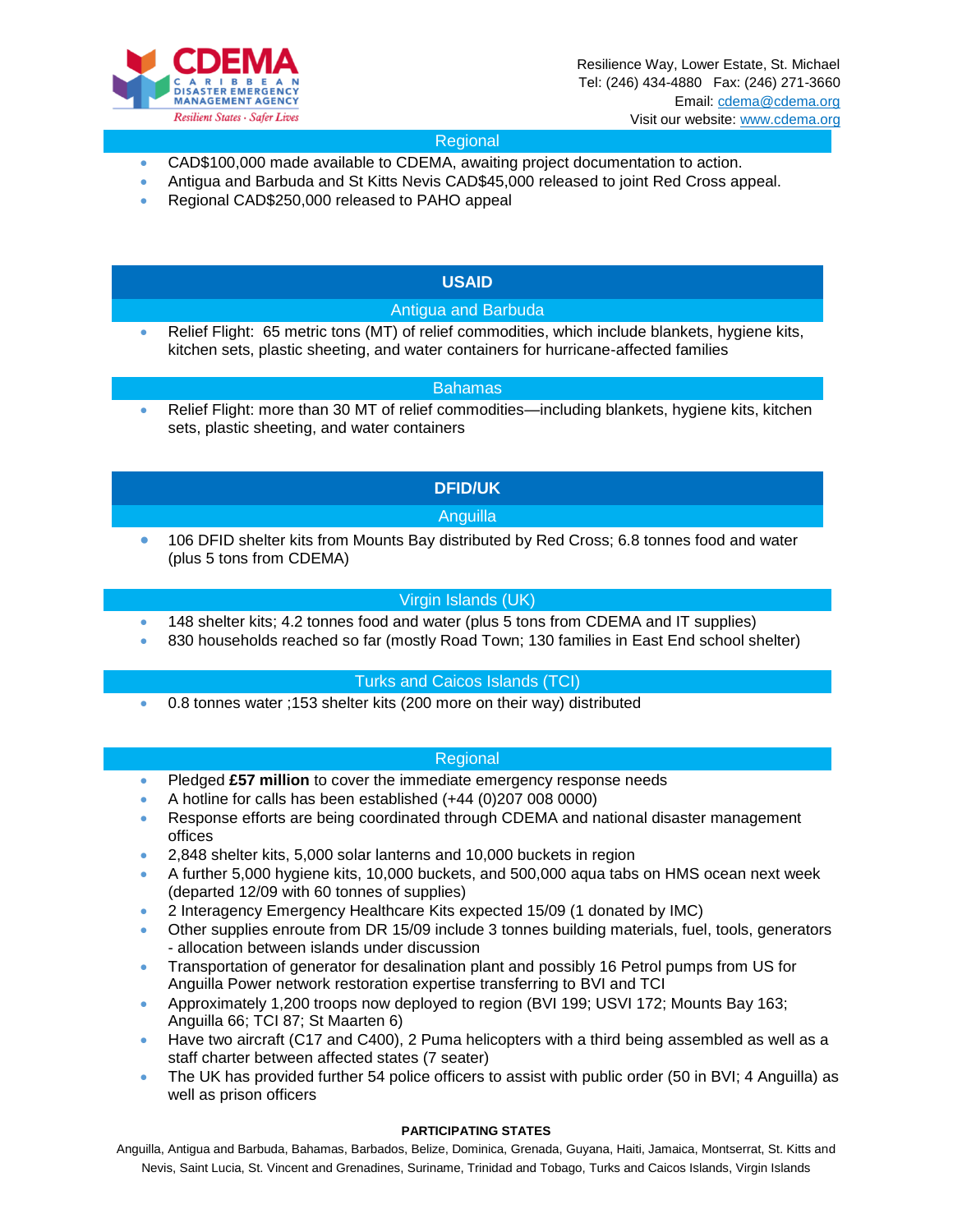![](_page_8_Picture_0.jpeg)

- A 23 person Rapid Deployment Team (RDT) is in the region to provide consular support services (BVI, TCI, Anguilla, St Maarten, Puerto Rico and Bridgetown)
- 3 UK Med Health Experts deploying 14/09 to assist PAHO and CARPHA on assessing health facilities risks as well as health and social needs
- 34 humanitarian field staff in the region supporting
- CDEMA RRM and NDMOs: (4 in TCI, 8 in Antigua and Barbuda; 5 BVI; 3 Anguilla; 3 Barbados; 3 Dominican Republic; 3 Miami) as well as 4 DFID funded map action experts part of UNDAC team deployments to region

# **UNITED NATIONS (UN) AGENCIES**

## **Pan American Health Organisation (PAHO)**

## Turks and Caicos Islands

 In North Caicos there was one functional clinic with minor roof damage, one clinic is not functional and services have been transferred to another government building and the hospital has a new generator that is not working

## Antigua and Barbuda

- Antigua Health promotion materials, WASH materials, and basic drugs were identified as needed
- Routine healthcare services continue in Antigua at the public hospital and 25 health centers Five (5) health centers have been identified to serve the population that was evacuated from
- Barbuda. A standardized shelter surveillance system is necessary to establish a strong epidemiological surveillance

## **UNDP**

## **Barbuda**

Technical support to the Government on the debris management process

## **UNICEF**

## Regional

- Five (5) staff members deployed to Antigua and Barbuda, Anguilla, TCI and VI to undertake assessments particularly focusing on child protection and education sector management, water and sanitation, shelter management, communication for development needs and planning for psychosocial support of children start-up
- Rapid Needs Assessment Tool has also been developed and shared with deployed colleagues to facilitate data gathering and sharing
- Psychosocial support programme for children Return to Happiness starting on 14 September for Barbudan children in Antigua
- Supplies pre-positioned in Antigua being distributed and pre-positioned supplies in Barbados in process for dispatch to Antigua for onward distribution in Anguilla, BVI and TCI. Supplies currently available for distribution: 7 tents (72 sq. m), 2 tents (42 sq. m), 90 school-in-a-box kits, 16 recreation kits, 300 school bags (back packs), 645 dignity and family hygiene kits, 20 Early Childhood Development (ECD) Kits, 14 recreational Kits, 238 ORS, 2,080 water purification tablets
- Supplies to be ordered for distribution include: 69 1000 litre water tanks, 193 ECD Kits, 309

#### **PARTICIPATING STATES**